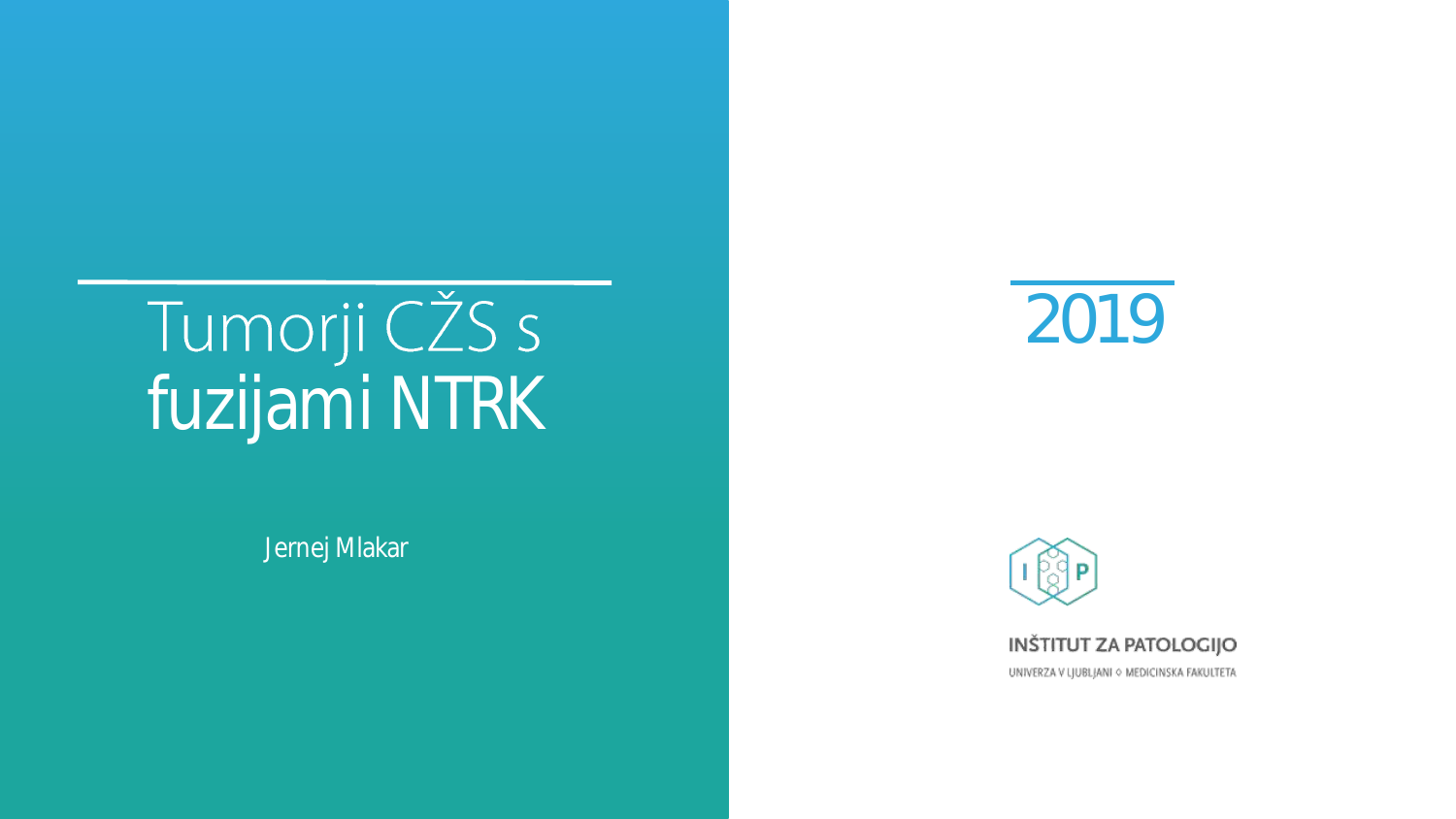

NTRK – neurotrofin tirozin receptor kinaza

NTRK1/NTRK2/NTRK3 → TrkA/TrkB/TrkC

Receptorji za neurotrofine - rastne faktorje, ki so odgovorni za rast in diferenciacijo živčevja

Za dokazovanje fuzij v CŽS potrebna NGS

Märkl B, et al. Pathol Res Pract 2019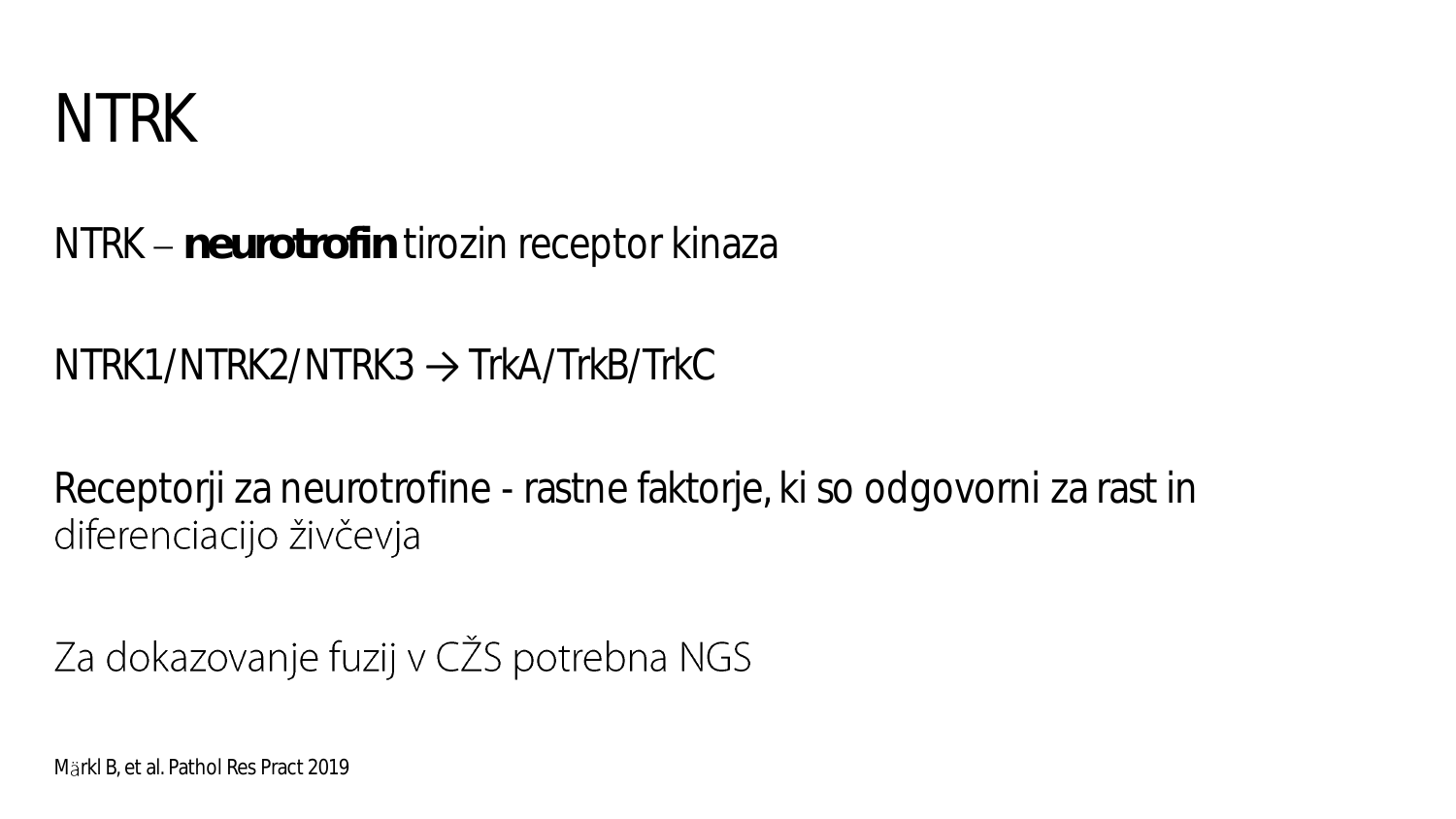# Nove tumorske entitete v CŽS

#### **WHO Classification of Tumours of** the Central Nervous System

David N. Louis, Hiroko Ohgaki, Otmar D. Wiestler, Webster K. Cavenee, David W. Ellison, Dominique Figanella-Branger, Arie Perry, Guido Reifenberger, Andreas von Deimling



















#### **INŠTITUT ZA PATOLOGIJO**

UNIVERZA V LJUBLJANI O MEDICINSKA FAKULTETA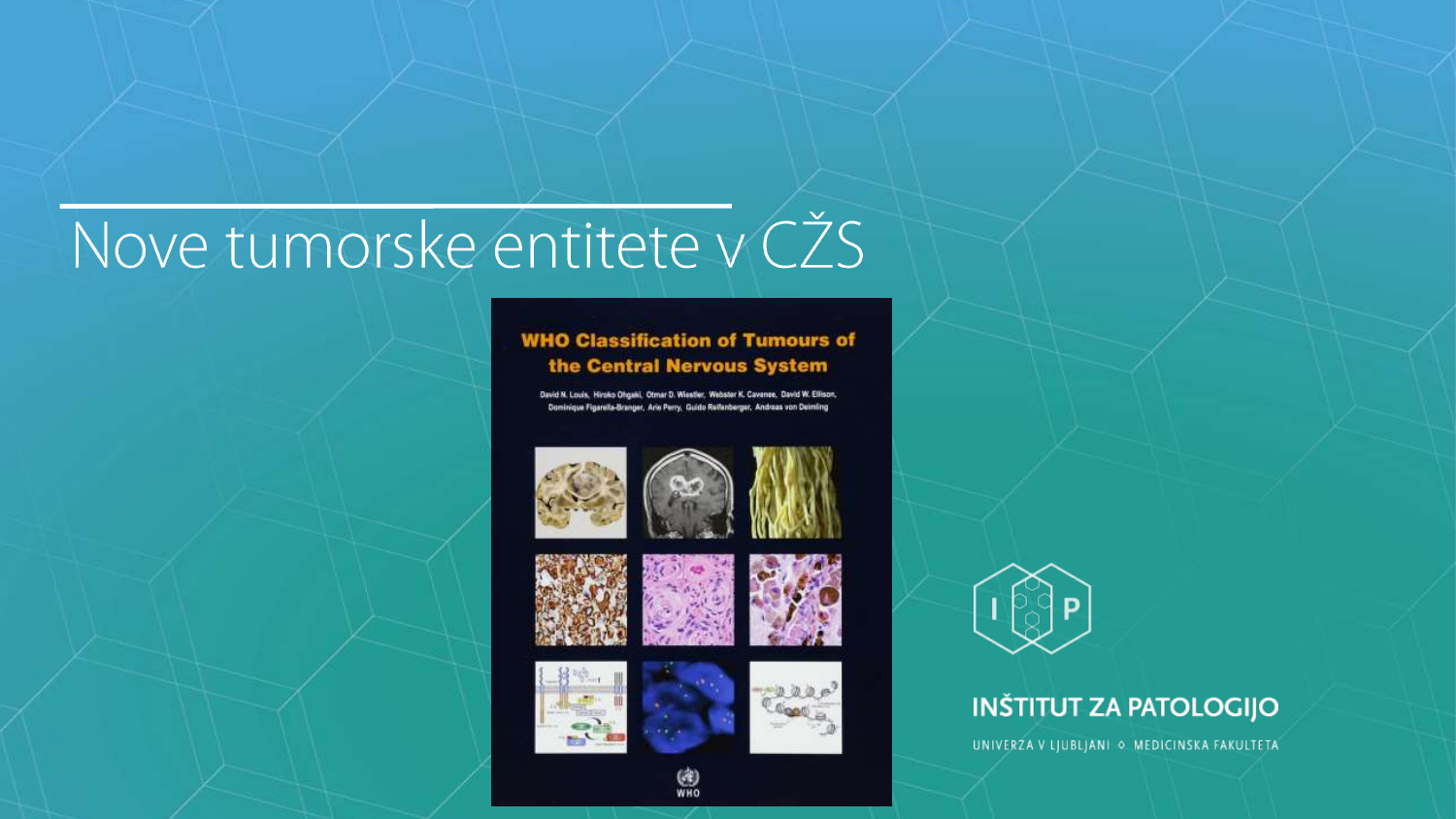#### Glialni tumorji odraslih z NTRK fuzijami



#### **INŠTITUT ZA PATOLOGIJO**

UNIVERZA V LJUBLJANI © MEDICINSKA FAKULTETA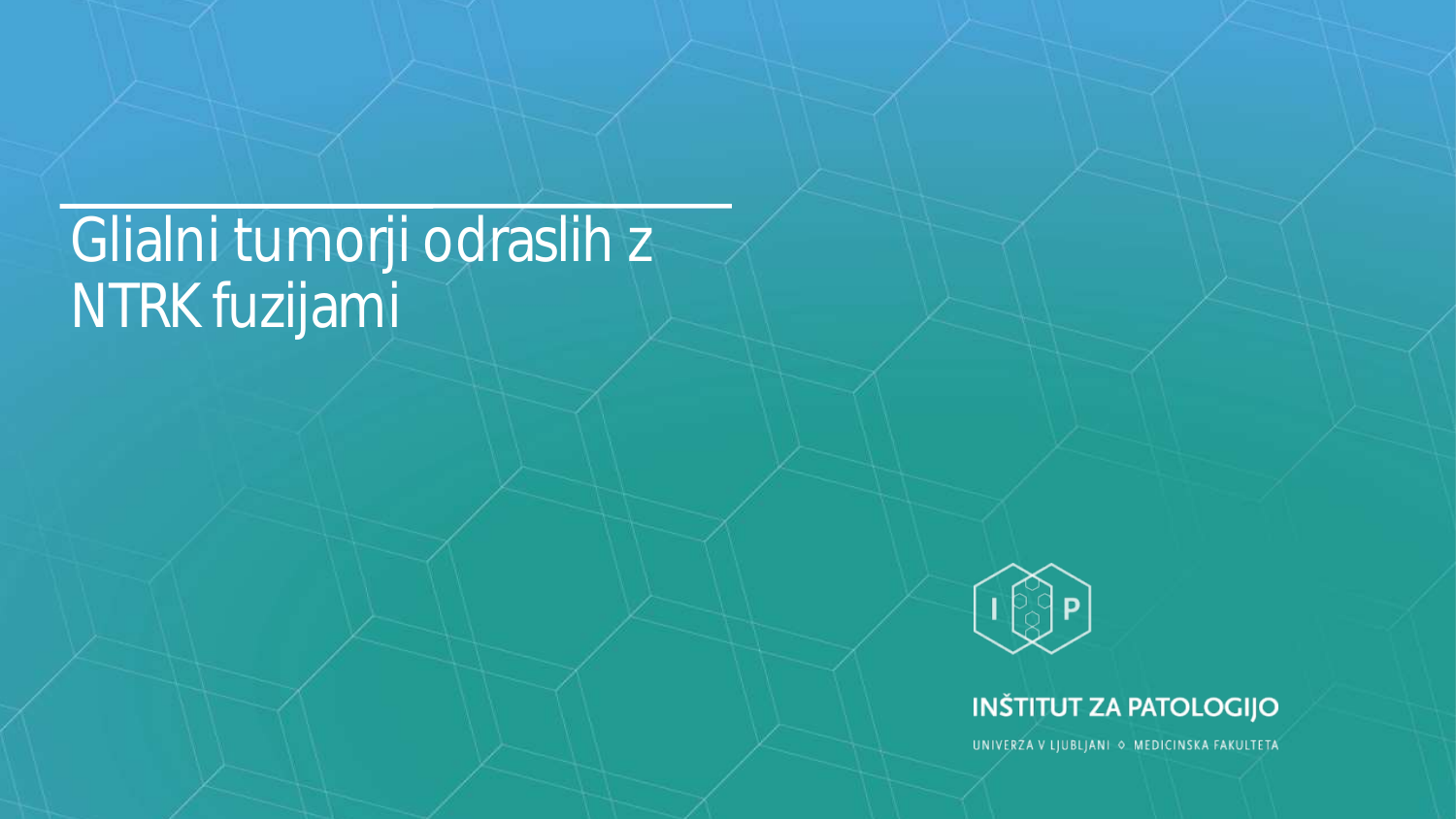# Glioblastom in drugi difuzni gliomi

Glioblastom predstavlja približno polovico vseh tumorjev CŽS in približno 4/5 vseh malignih glialnih tumorjev.

Relativno pogosto pojavljanje fuzij NTRK (2%) v difuznih gliomih.

NTRK fuzije dvakrat pogostejše pri difuznih gliomih IDH divjega tipa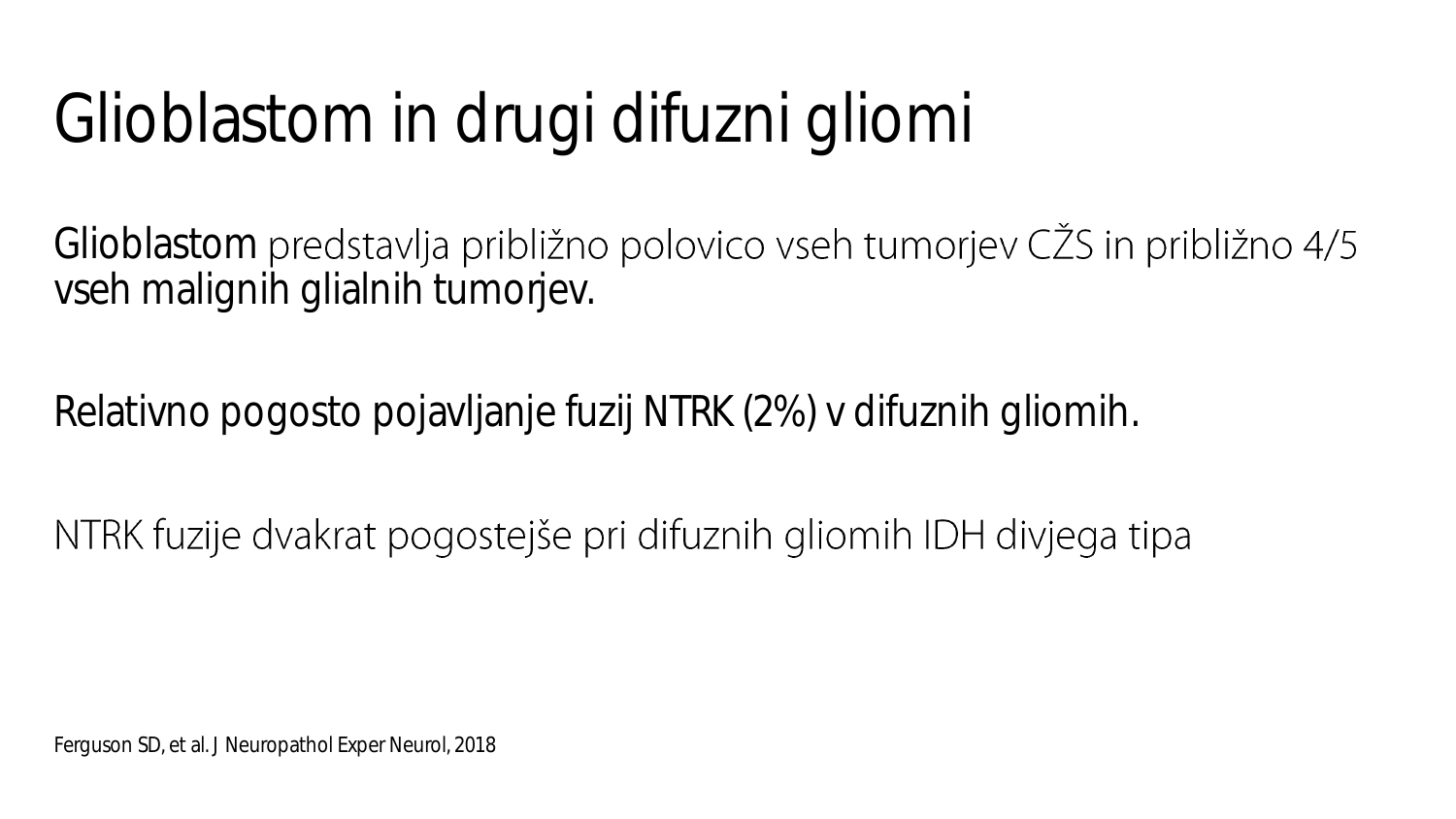### Glioblastom in drugi difuzni gliomi

NTRK1-BCAN NTRK1-CHTOP NTRK1-ARHGEF2 NTRK1-NFASC NTRK1-TPM3 NTRK1-AFAP1 NTRK1-MEF2D

NTRK2-GKAP1 NTRK2-KCTD8 NTRK2-NOS1AP NTRK2-SQSTM1 NTRK2-TBC1D2 NTRK2-VCAN NTRK2-AFAP1 NTRK2-AGBL4 NTRK2-BTBD1 NTRK2-VCL NTRK2-BCR NTRK2-KANK NTRK2-AGTPBP1 NTRK2-SPECC1L NTRK2-PRKAR2A

NTRK3-EML4 NTRK3-ZFN710 NTRK3-ETV6 NTRK3-BTBD1

Ferguson SD, et al. J Neuropathol Exper Neurol 2018; Zheng Z, et al. Nat Med 2014; Wu G, et al. Nat Genet 2014; Hechtman JF, et al. Am J Surg Pathol 2017; Drilon AE, et al. J Clin Oncol 2019; Gatalica Z, et al. Modern Pathol 2019;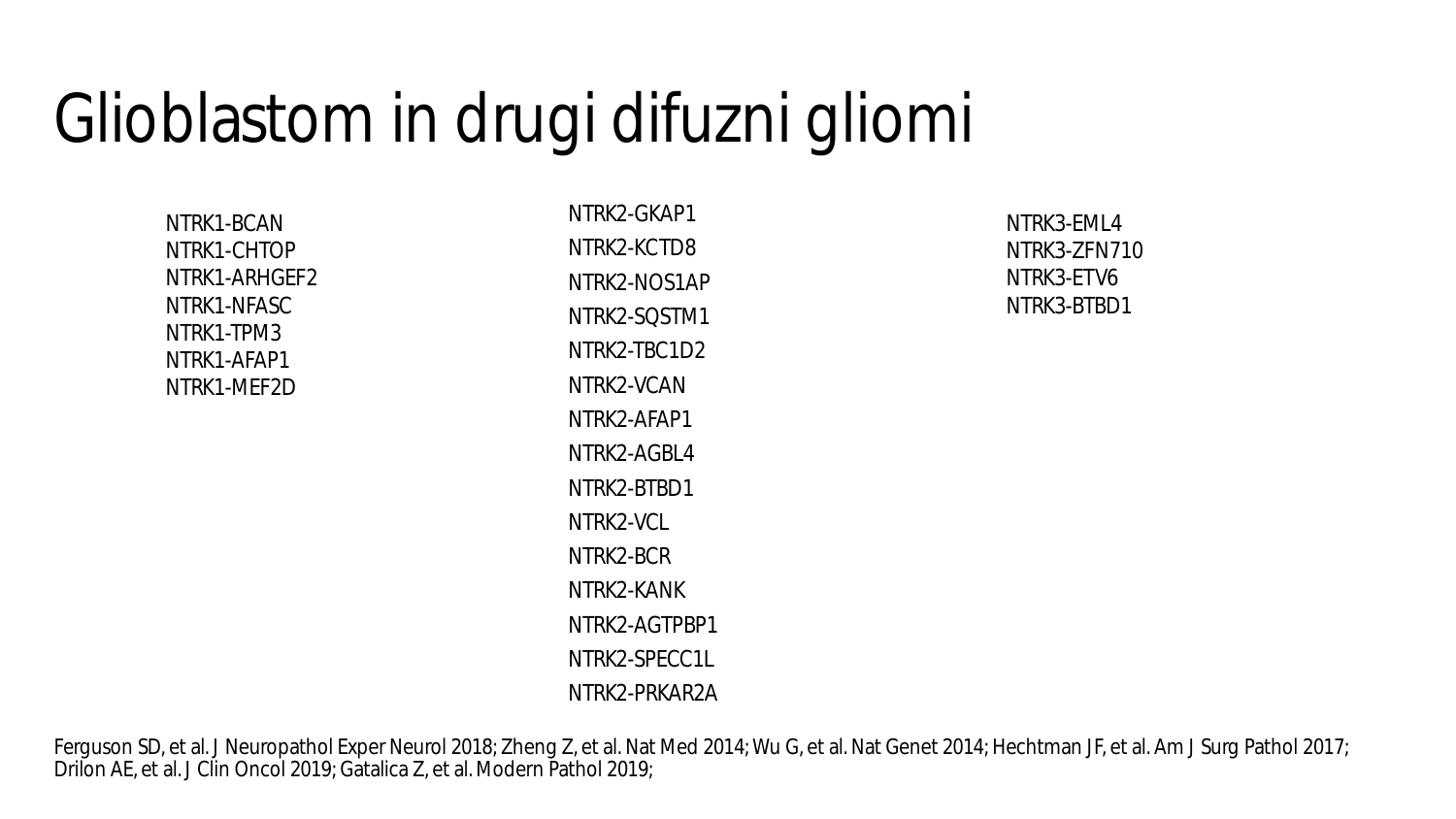### Gliom nizkega gradusa z BCR-NTRK2 fuzijo



Jones KA, et al. Cold Spring Harb Lab Mol Case Stud 2019.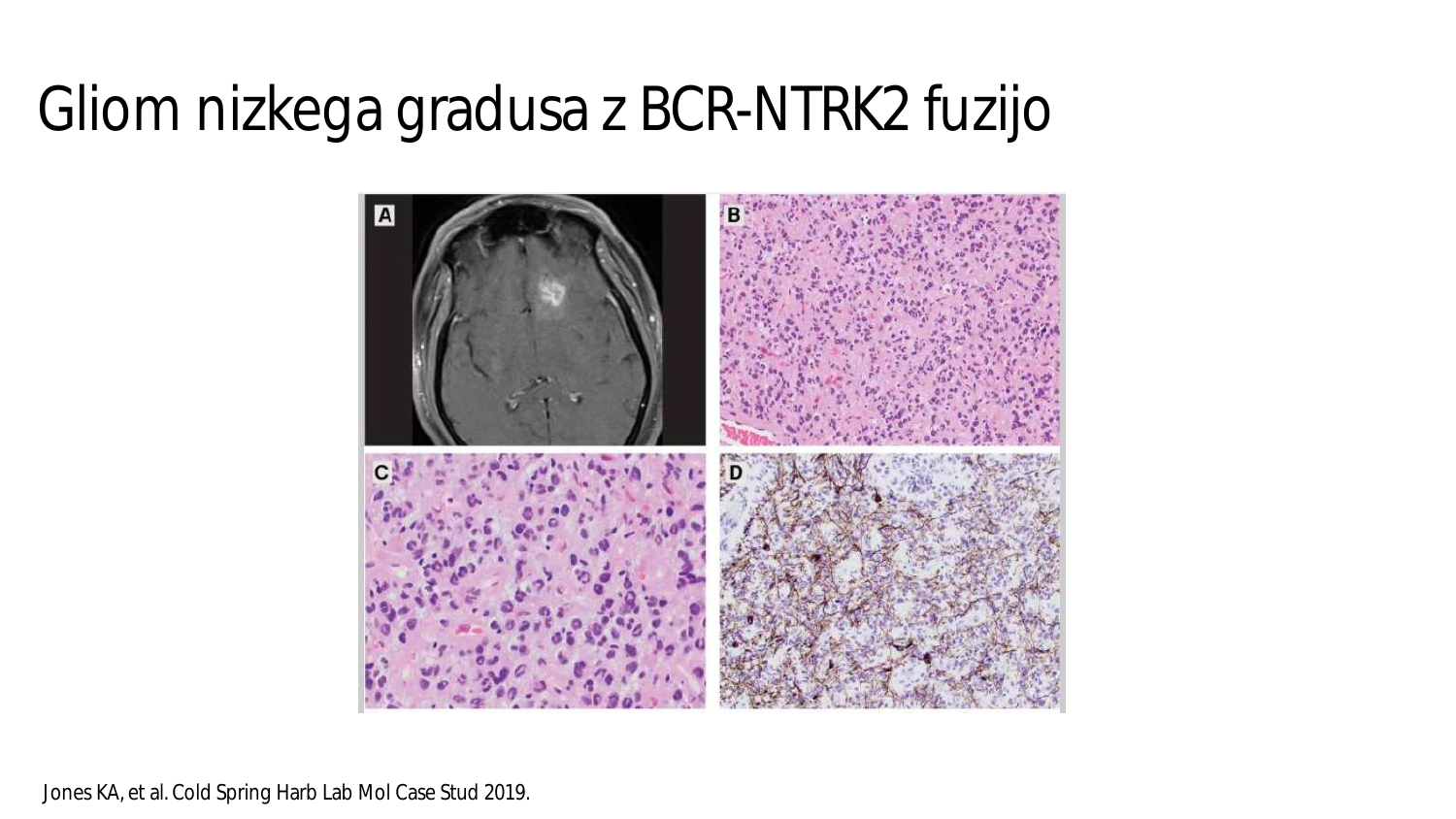Glialni tumorji nizkega gradusa in glionevronalni tumorji



#### **INŠTITUT ZA PATOLOGIJO**

UNIVERZA V LJUBLJANI © MEDICINSKA FAKULTETA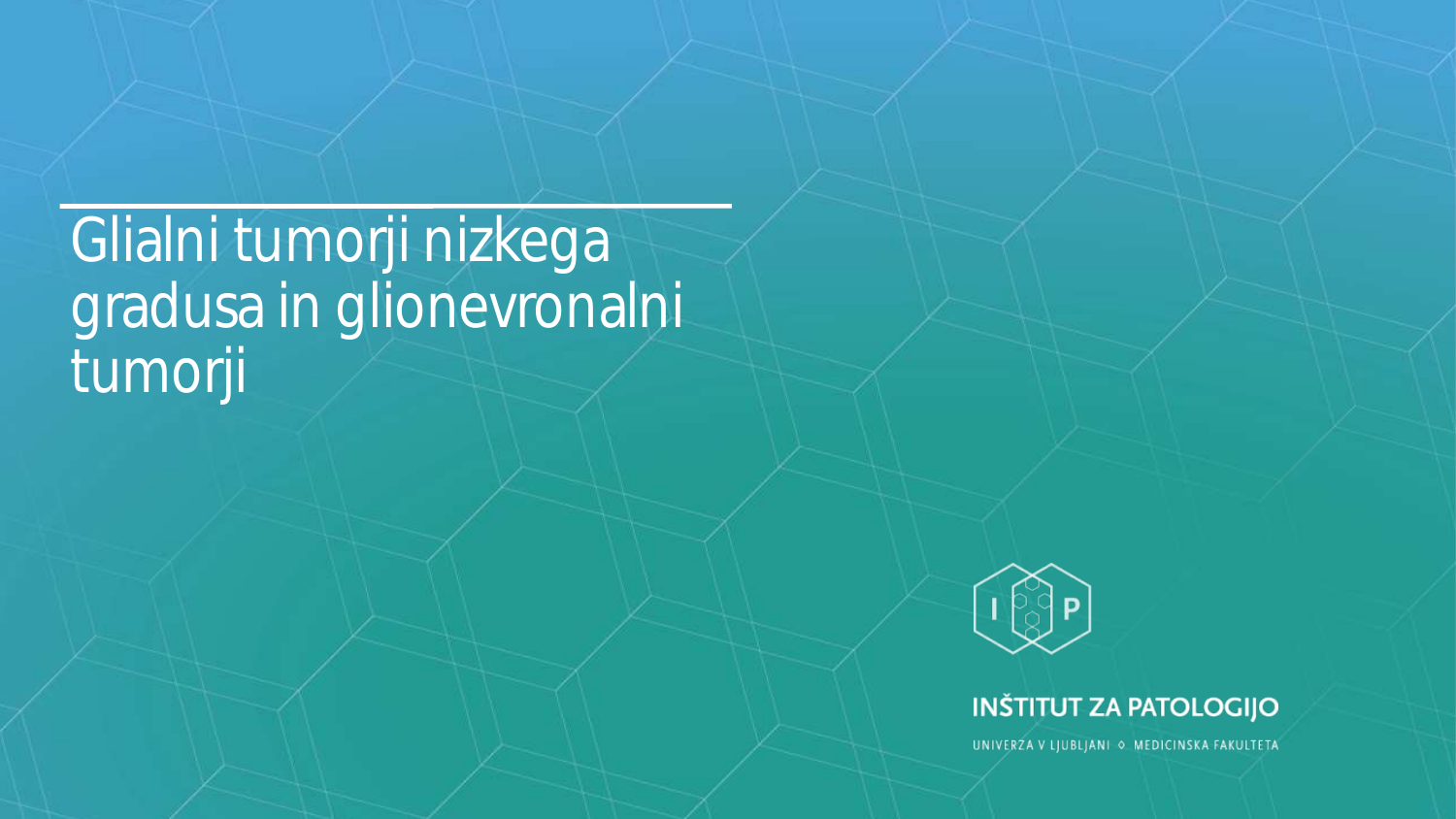# Glialni tumorji nizkega gradusa in glionevronalni tumorji

Pilocitni astrocitom (NTRK1-BCAN, NTRK2-QKI, NTRK2-NACC2)

Dezmoplastični infantilni astrocitom/gangliogliom (NTRK1-TPM3)

Gangliogliom (NTRK2-SLMAP, NTRK2-STRN3)

Drugi glionevronalni tumorji (NTRK2-WNK2, NTRK1-BCAN)

Blessing MM, et al. J Neuropathol Exper Neurol 2019; Alvarez-Breckenridge C, et al. NPJ Precis Oncol 2017; Quaddoumi I, et al. Acta Neropathol 2016; Ferguson SD, et al. J Neuropathol Exper Neurol 2018; Jones DT, et al. Nat Genet, 2013; Wu G, et al. Nat Genet 2014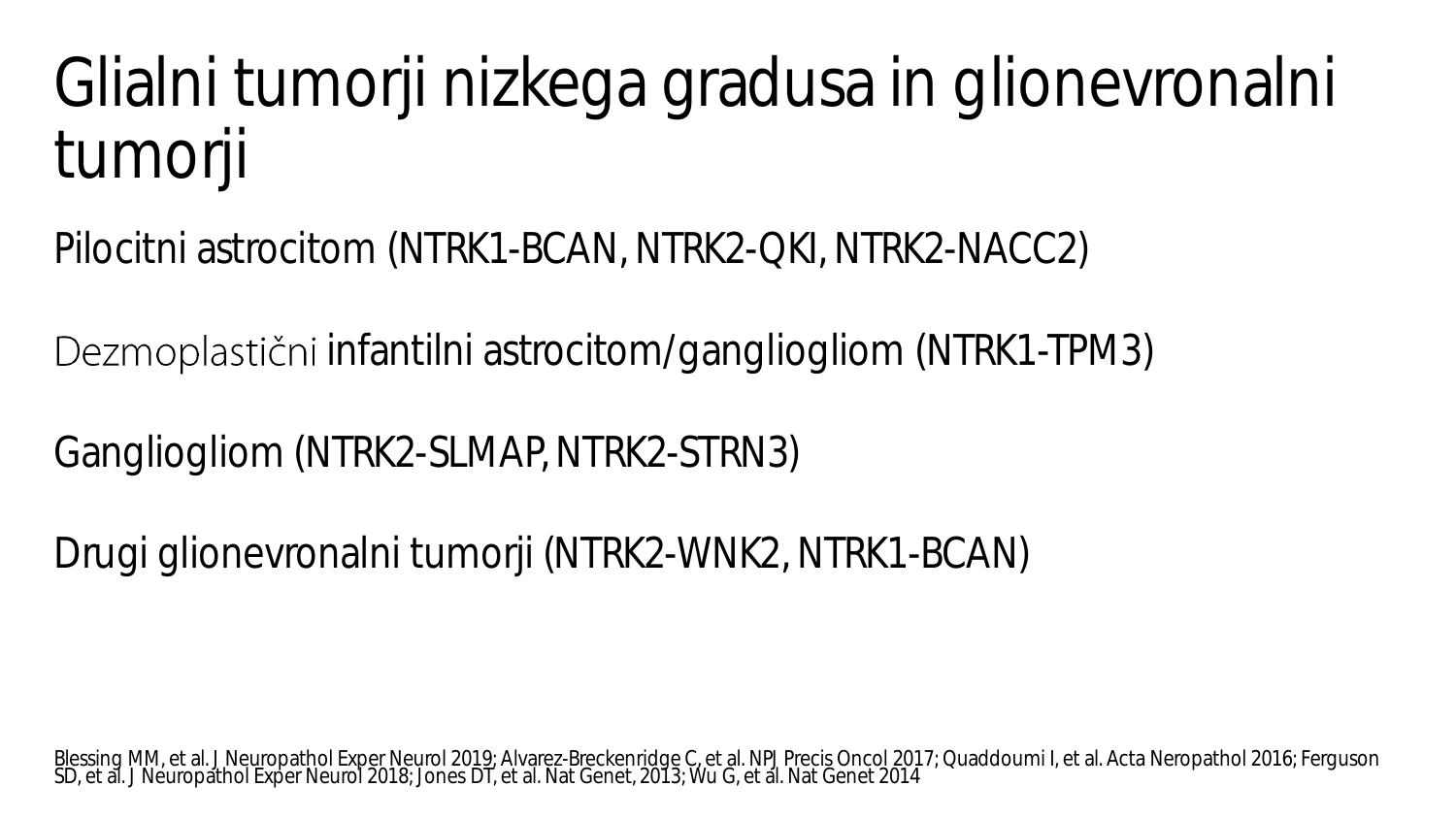### Pediatrični glialni/glionevronalni tumorji z NTRK fuzijami



#### **INŠTITUT ZA PATOLOGIJO**

UNIVERZA V LJUBLJANI © MEDICINSKA FAKULTETA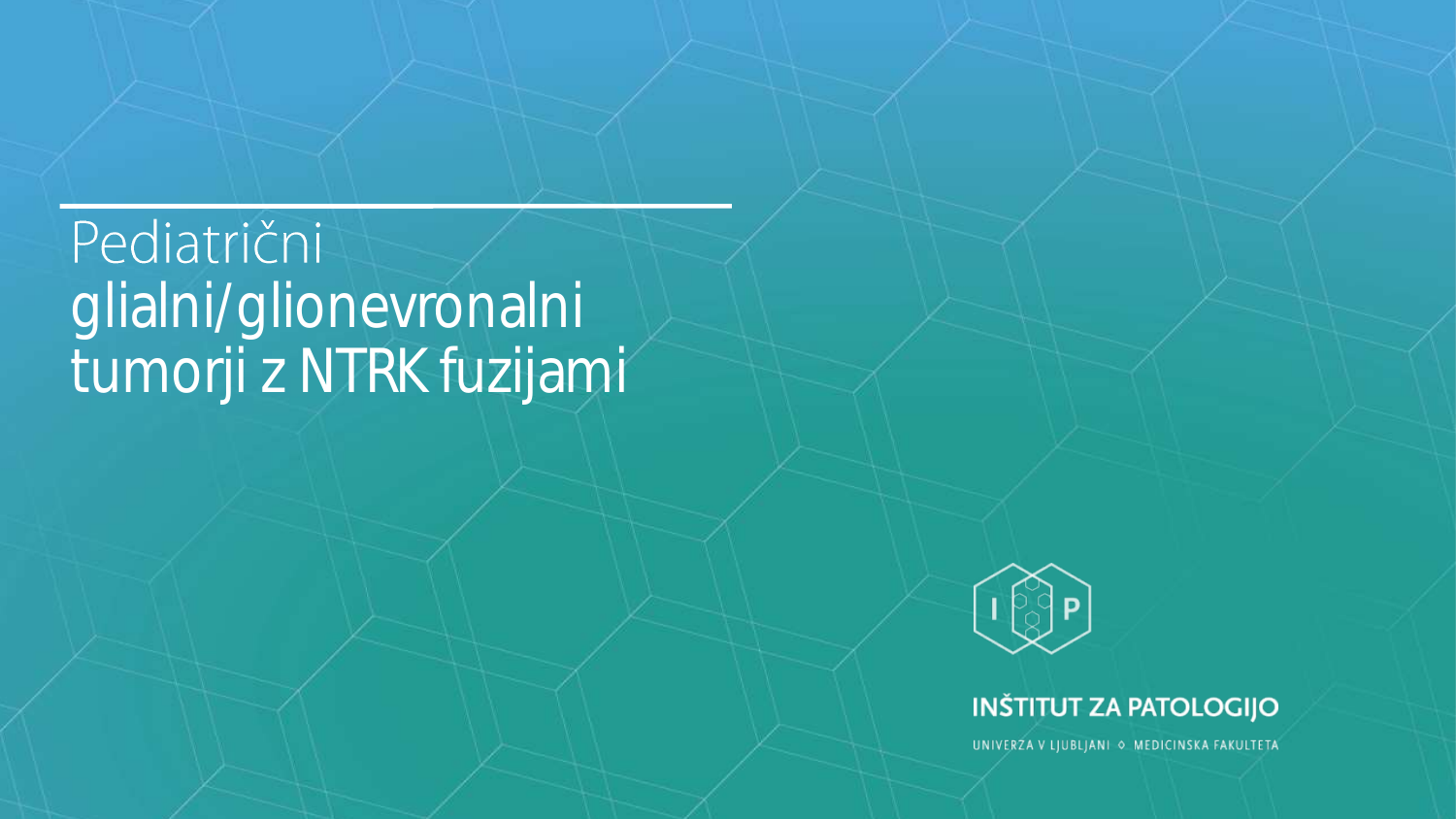Pediatrični glialni/glionevronalni tumorji visokega gradusa

Difuzni leptomeningealni glionevronalni tumor, tip 1

Astrocitni tumorji z mutacijo H3 G34V/F (10%)

Infantilni hemisferični gliomi, skupina 1 (40%)

Deng MY, et al. Acta Neuropathol 2018; Vanan MI, et al. Neurotherapeutics 2017; Guerrerio Stucklin AS, et al. Nature Comm 2019; Wu G, et al. Nature Genet 2014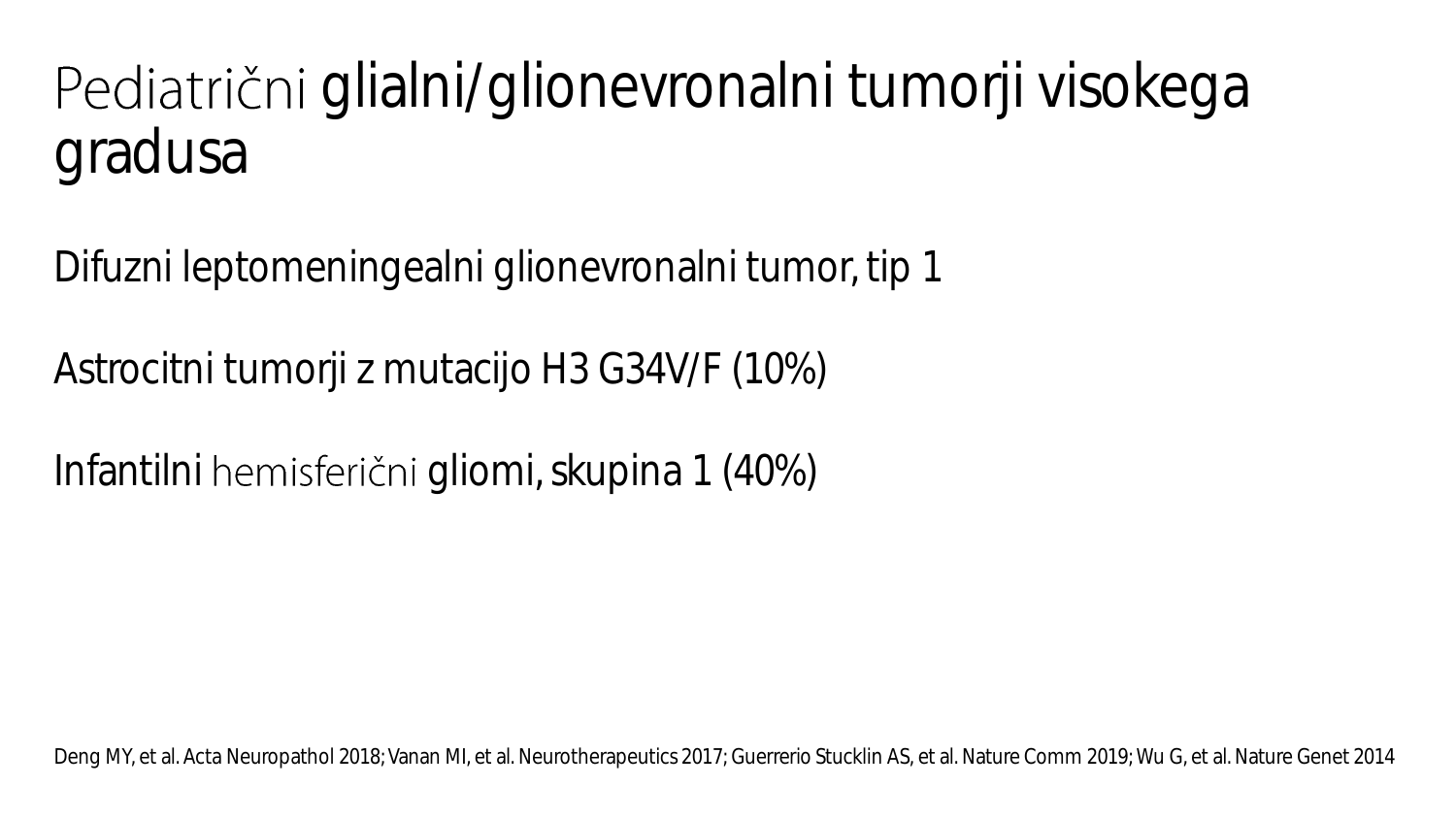# Infantilni hemisferični gliom s fuzijo NTRK3-ETV6

ETV6-NTRK3 infant hemispheric HGG



Guerrerio Stucklin AS, et al. Nature Comm 2019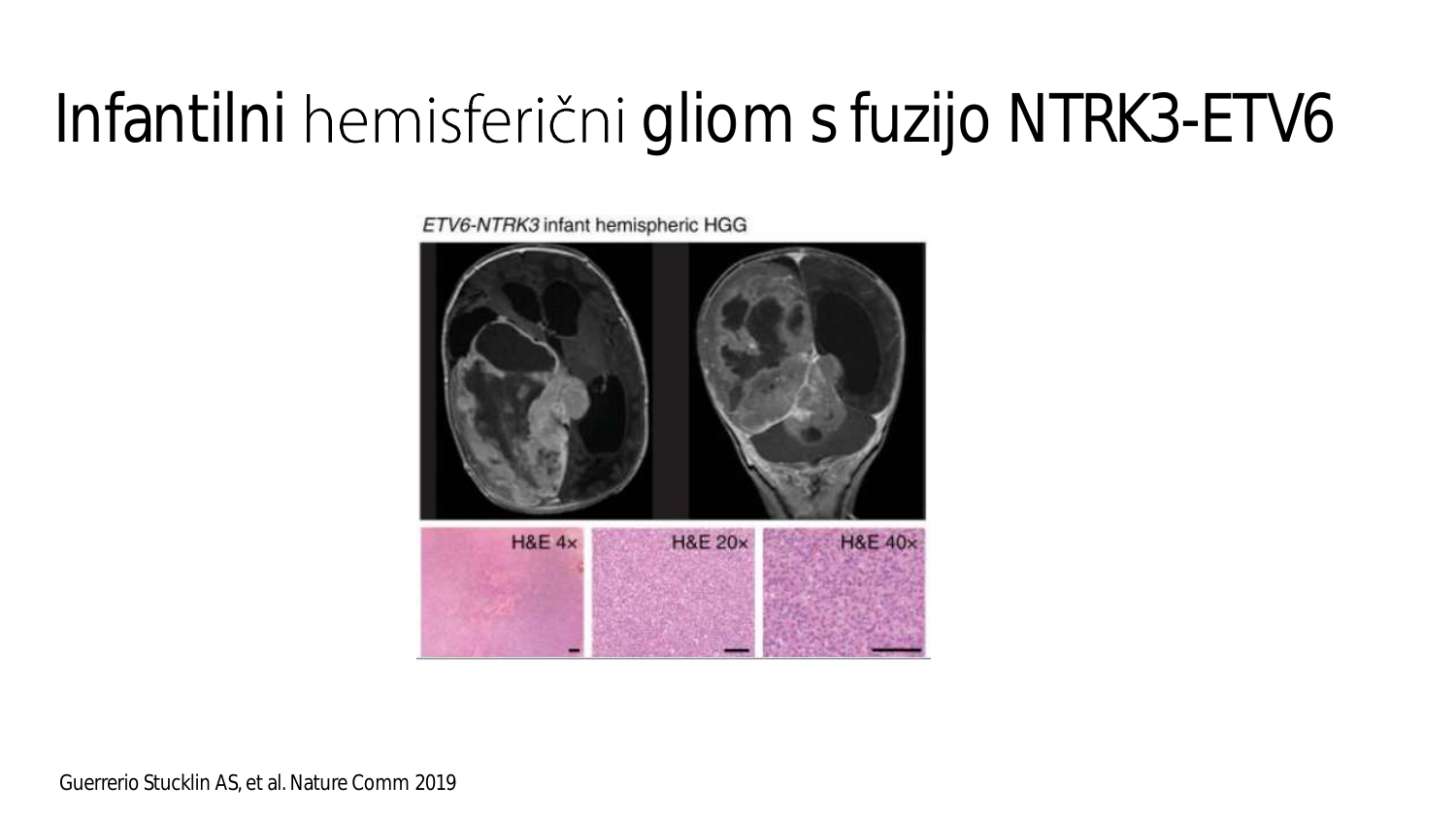### Glionevronalni tumor visokega gradusa s fuzijo ARHGEF2-NTRK1



Kurozumi K, et al. Brain Tumor Pathol 2019.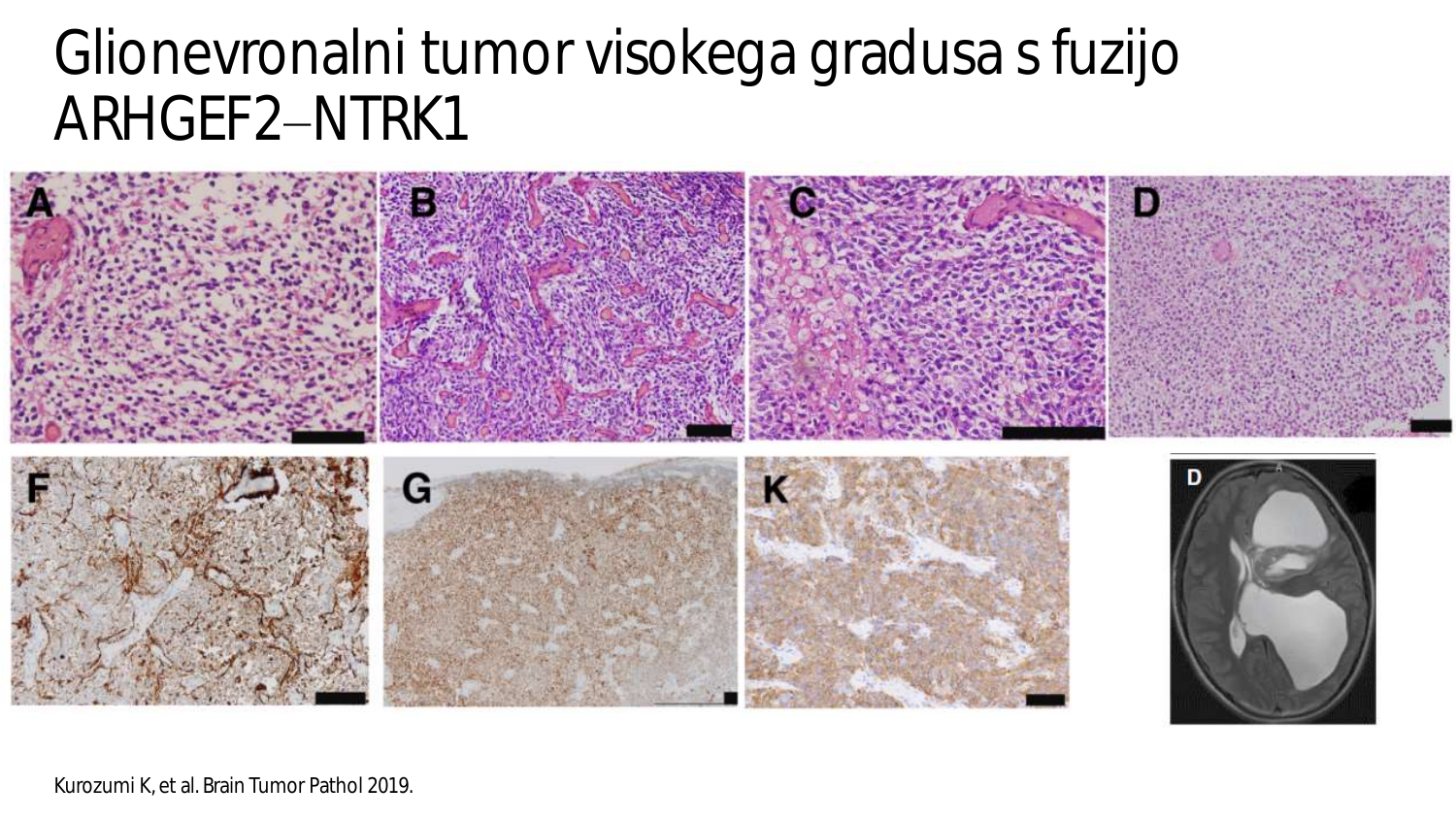## LGG, WHO I, s fuzijo NACC2-NTRK2



Walter AW, et al. Pediatr Blood Cancer 2019.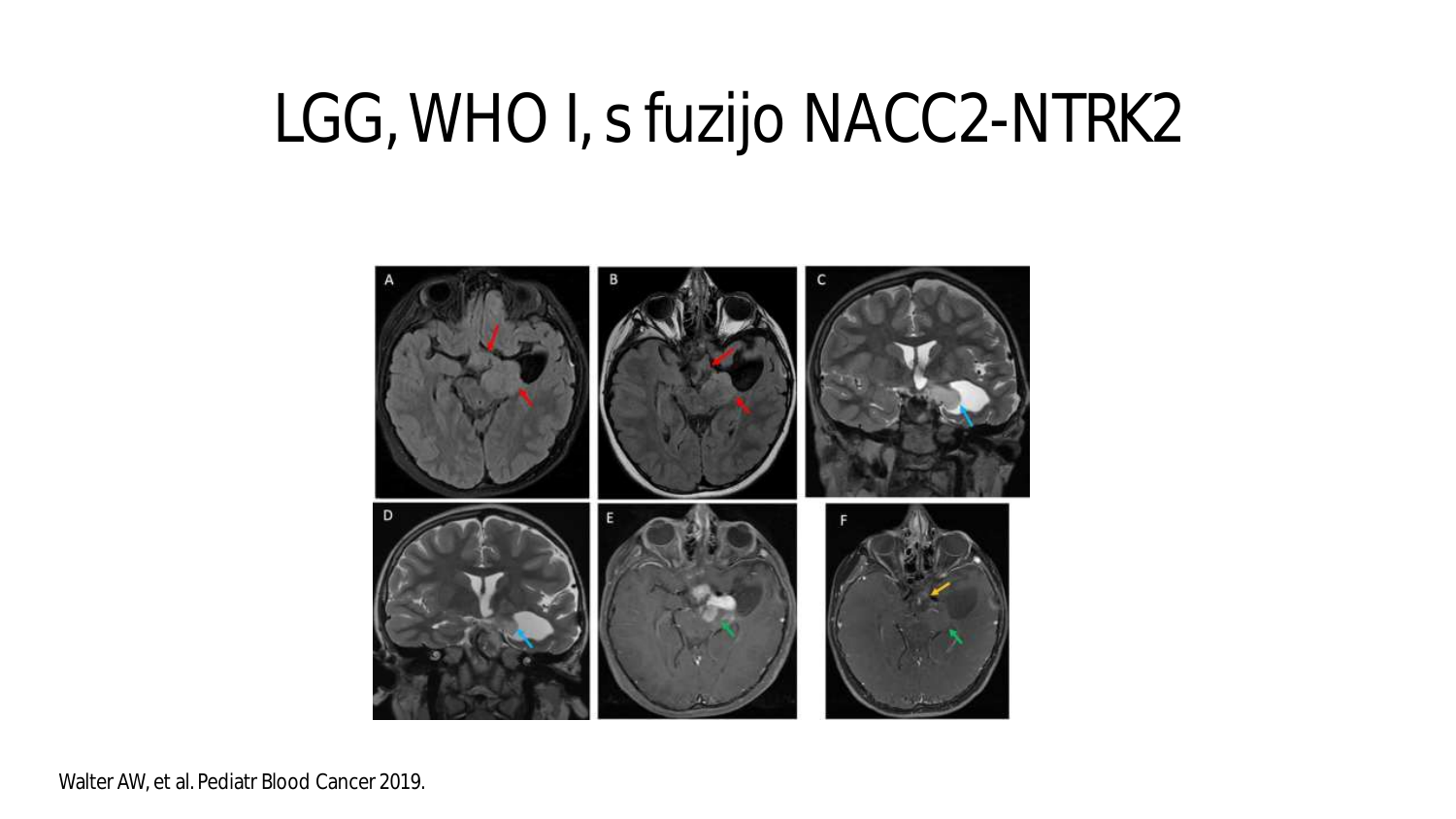# HGG s fuzijo NTRK3-ETV6



Ziegler DS, et al. Br J Cancer 2018.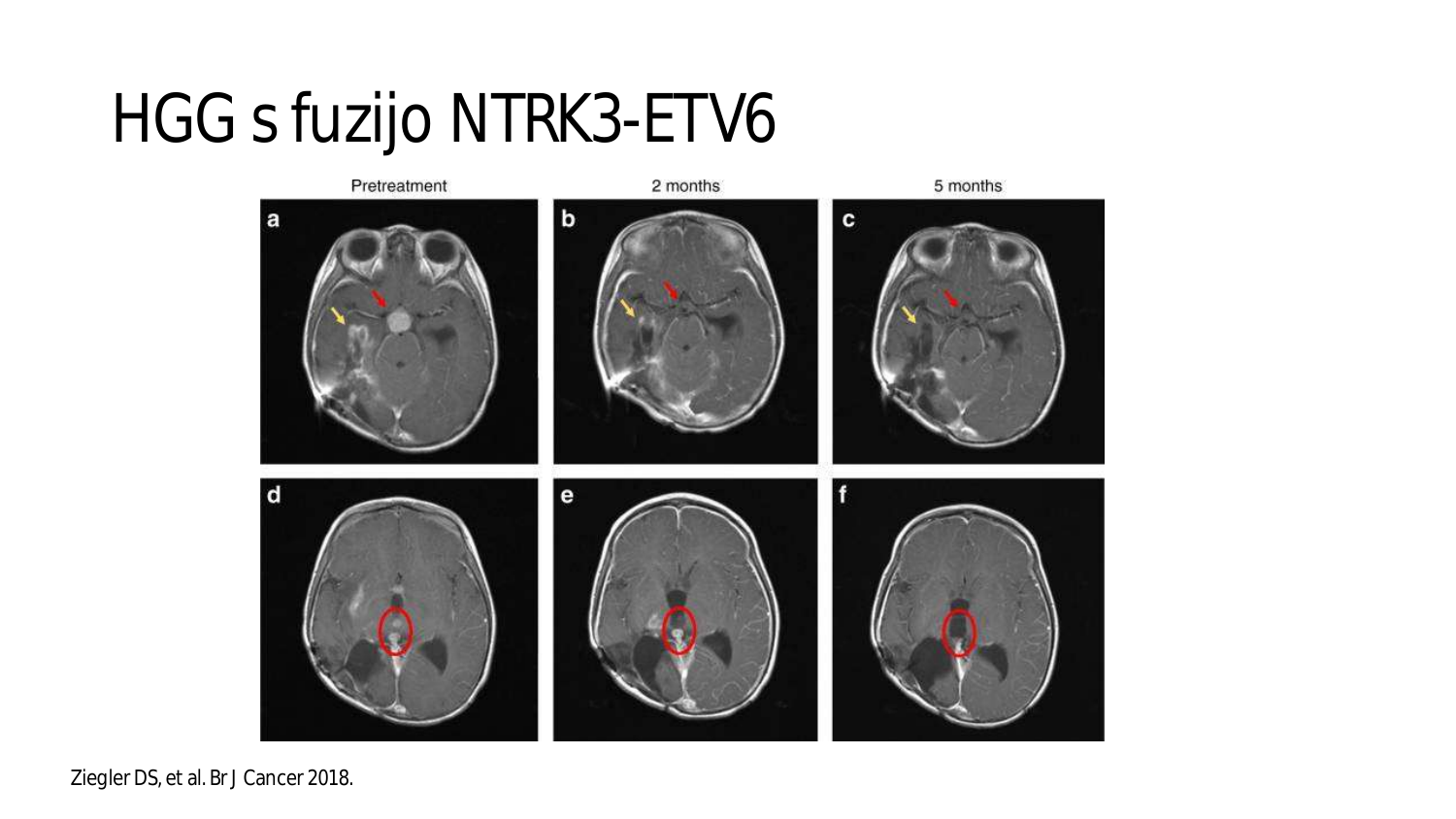Klinične študije

Larotrektinib: NCT02637687, NCT02576431, NCT03213704, NCT03834961, NCT02465060, NCT03155620

Entrektinib: NCT02568267, NCT02650401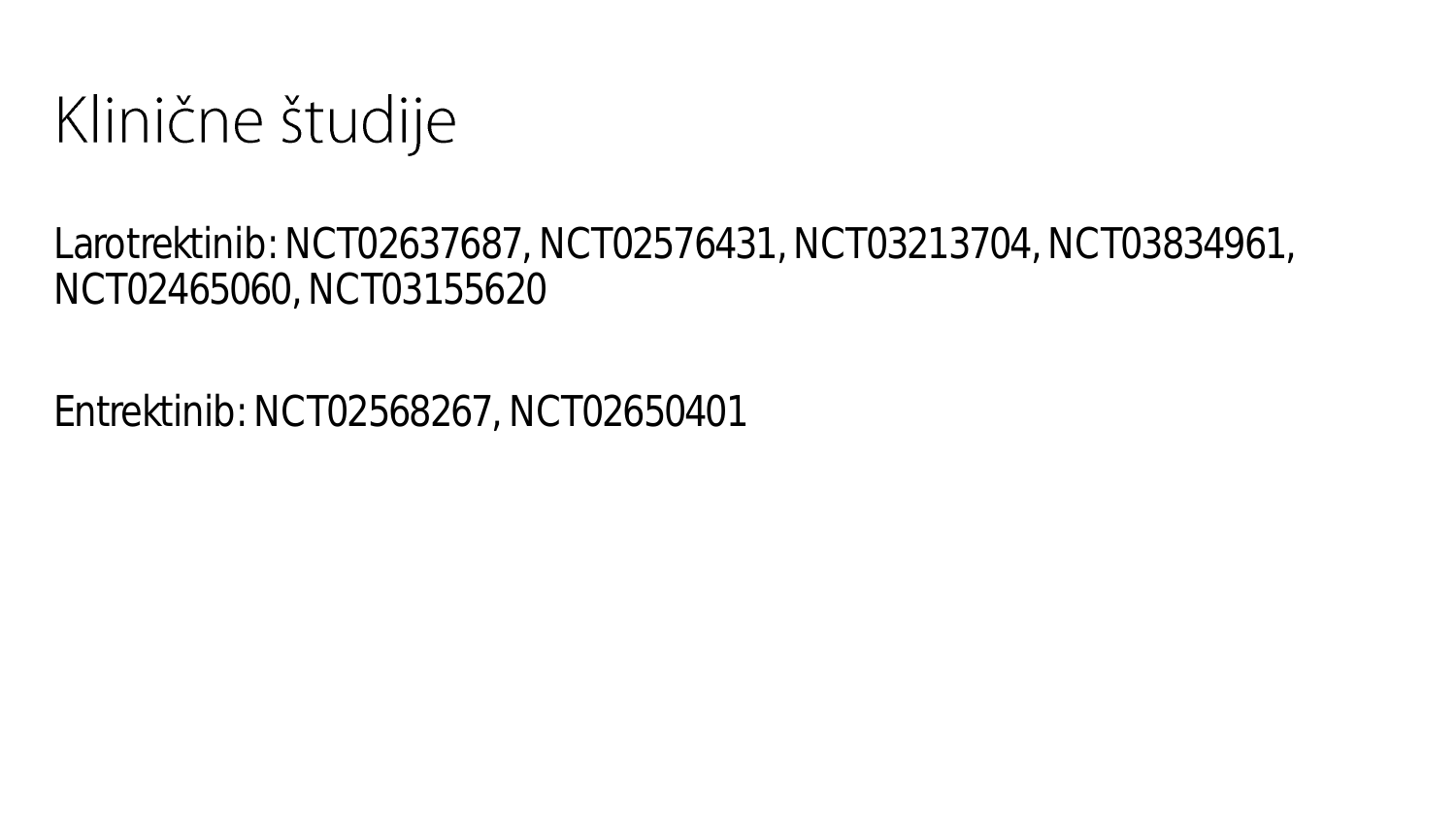# LG Glionevronalni tumor, s fuzijo NTRK1- BCAN



Alvarez-Breckenridge C, et al. NPJ Precis Oncol 2017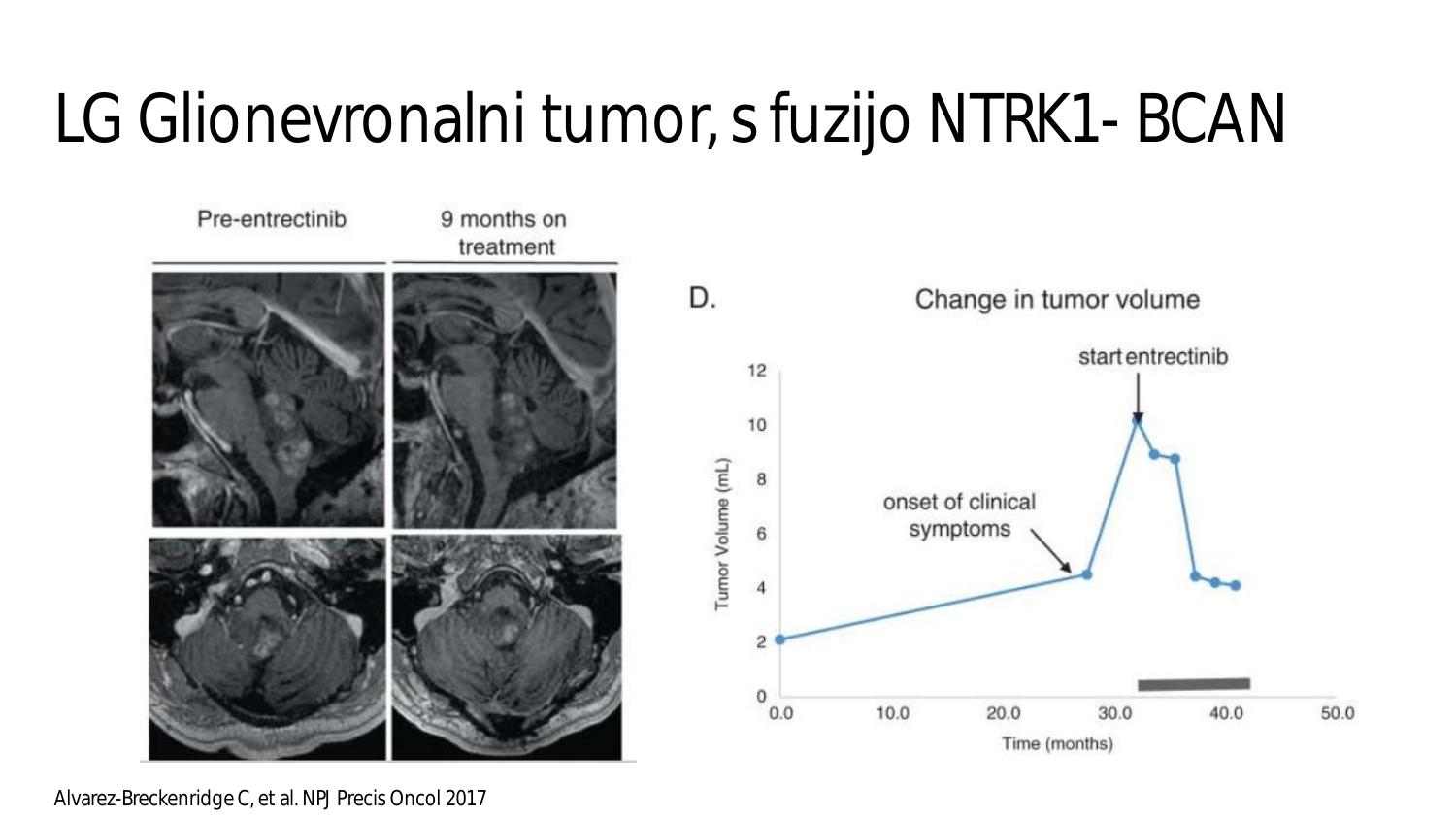

[Cancer Discov.](https://www.ncbi.nlm.nih.gov/pubmed/31113803) 2019 Jul

**Entrectinib Shows Pediatric Potential.**

**Abstract**

According to preliminary data from the phase I/Ib STARTRK-NG trial, the investigational multikinase inhibitor entrectinib showed efficacy in children and adolescents with CNS and other tumor types harboring *NTRK1/2/3, ROS1*, or *ALK* fusions. Durable responses were seen even in CNS tumors such as high-grade glioma.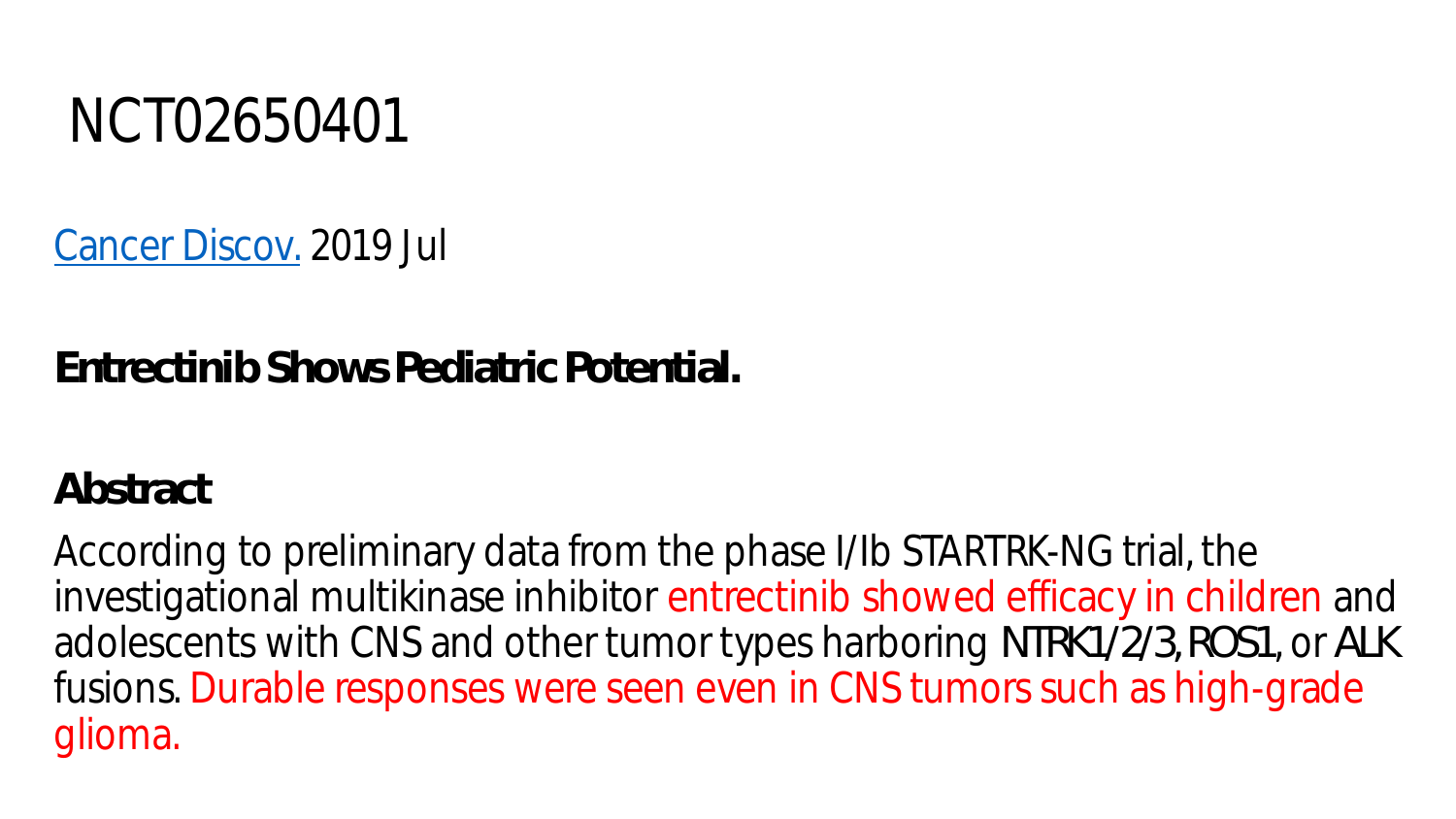#### NCT02637687, NCT02576431

Drilon AE, et al. J Clin Oncol, 2019

...3 glioma, 2 glioblastoma, 1 astrocytoma, 3 glioma NOS...

... In the 9 pts with primary CNS tumors, disease control was achieved in all evaluable pts (primary PD not observed; 1 pt required dose increase). The best objective response to therapy was PR in 1 (11%; pending confirmation,  $-55%$ tumor shrinkage, ongoing at 3.7 mo), SD in 7 (78%; tumor shrinkage range -1% to  $-24\%$  for pts with measurable disease, 5 had SD  $>$  4 mo), and NE in 1 (11%). Duration of treatment ranged from  $2.8-9.2+$  mo....